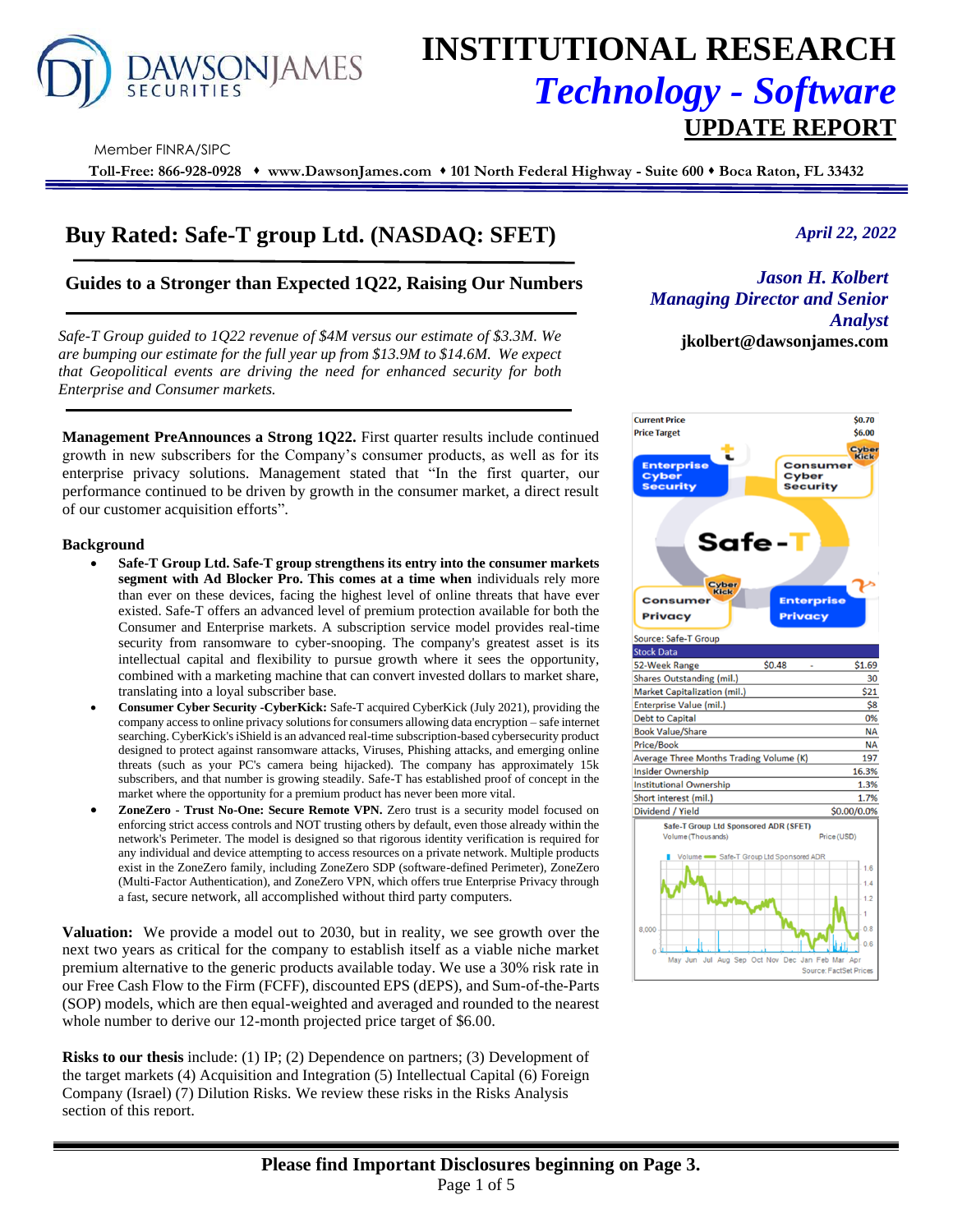

**Risk Analysis: Risks to our thesis** include: (1) IP; (2) Dependence on OEM suppliers; (3) Development of the target markets (4) Acquisition and Integration (5) Intellectual Capital (6) Foreign Company (Israel) (7) Dilution Risks. In addition, some of the additional risks as outlined in company filings includes:

- If the IT security and IPPN industries do not continue to develop as is anticipated, the company's sales may not grow as forecast;
- Research and development efforts may not produce successful nor competitive products or enhancements to existing products. This could impact revenues;
- New Customer acquisition The company's growth is dependent on the acquisition of new customers, and the sale of additional products and services to existing customers cannot be assured.
- The company itself faces risks associated with cyber attackers or other data thieves. A successful attack could hurt public perception of the company's products, and services could be harmed;
- The company depends on partners, channel partners, including systems integrators, distributors, and value-added resellers, to generate a significant portion of their revenue. If the company fails to maintain successful relationships with their OEM and channel partners, or if its channel partners fail to perform, the company's ability to market, sell and distribute its solutions could be limited, and its business, financial position, and operations could suffer.
- The company may acquire other businesses, which could require significant management attention, disrupt the company's core business, dilute shareholder value, and adversely affect results of operations;
- Safe-T Group faces business disruption and related risks resulting from COVID-19, which could impact their business and the results of their operations.
- The company must maintain effective patent rights for its products. Failure to do so could impact the ability to compete, i.e.; If the company is unable to protect the confidentiality of its trade secrets or know-how, such proprietary information may be used to compete against the company.
- If the company is unable to maintain effective proprietary rights for its products, it may not be able to compete effectively in its markets. If its unregistered trademarks and trade names are not adequately protected, it may not be able to build name recognition in the target markets of interest, and the business may be affected. Trademarks or trade names may be challenged, infringed, circumvented, or declared generic or determined to be infringing on other marks.
- The intellectual property rights of third parties could adversely affect the company's ability to commercialize its products, and the company might be required to litigate or obtain licenses from third parties in order to develop or market its product candidates. Such litigation or licenses could be costly or not available on commercially reasonable terms.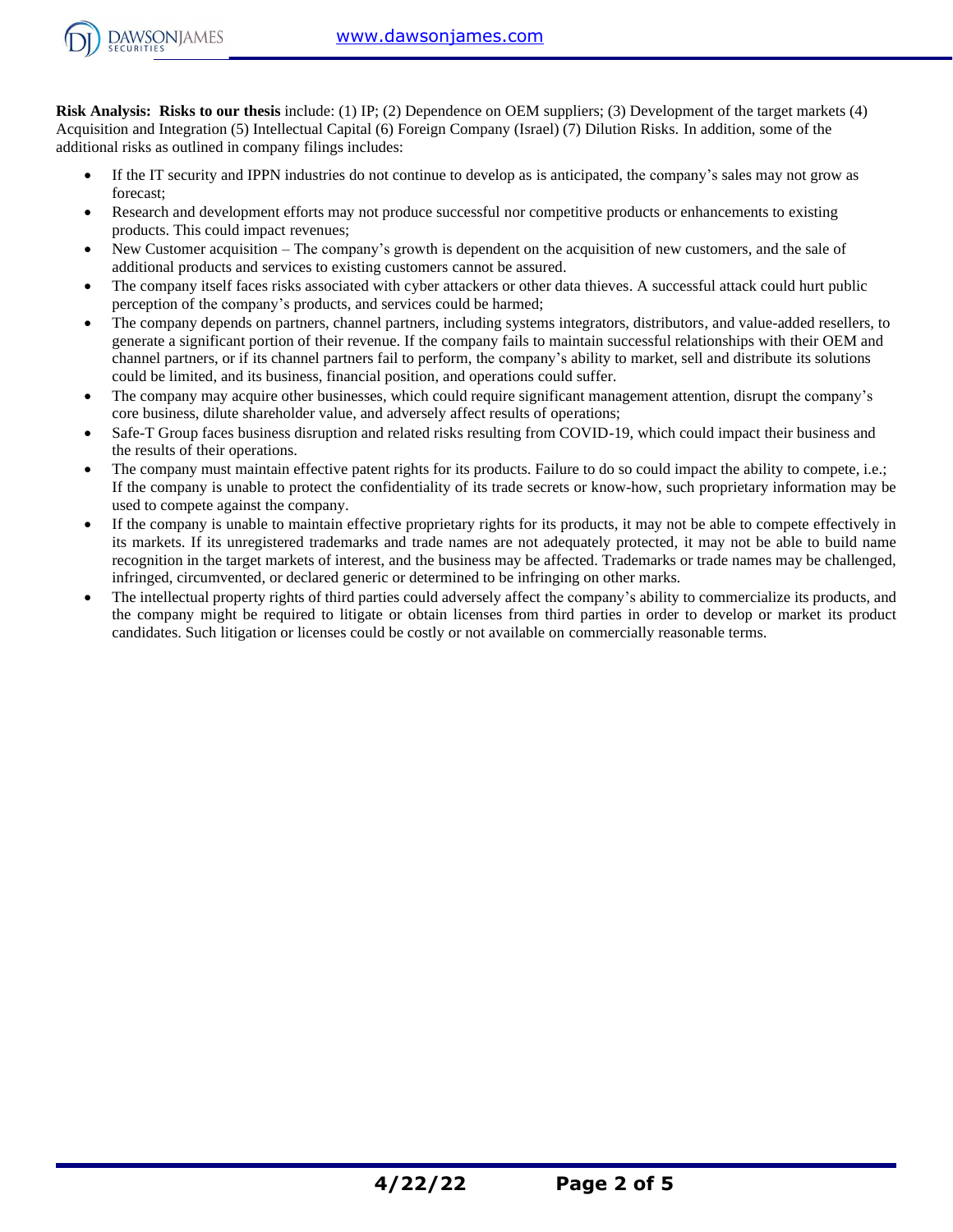# **Exhibit 1. Income Statement Safe-T : Income Statement (\$000)**

|           |         |         |         |         |           |          |        |                |                | 2027E  | 2028           |                | 2030E          |
|-----------|---------|---------|---------|---------|-----------|----------|--------|----------------|----------------|--------|----------------|----------------|----------------|
| 10,281    | 4,000   | 3,350   | 3,500   | 3,750   | 14,600    | 21,900   | 35,000 | 50,000         | 75,000         | 90,000 | 120,000        | 140,000        | 140,000        |
| 10,281    | 4,000   | 3,350   | 3.500   | 3.750   | 14.600    | 21,462   | 34,300 | 49.000         | 73.500         | 88.200 | 117.60         | 137.20         | 137,200        |
| 10,281    | 4,000   | 3,350   | 3,500   | 3,750   | 14,600    | 21,462   | 34,300 | 49,000         | 73,500         | 88,200 | 117,60         | 137,20         | 137,200        |
|           |         |         |         |         |           |          |        |                |                |        |                |                |                |
| 5,145     | 1,200   | 1,005   | 1,050   | 1,125   | 4,380     | 6,439    | 10,290 | 14,700         | 22,050         | 26,460 | 35,280         | 41,160         | 41,160         |
| 4,771     | 1,152   | 1,202   | 1,252   | 1,302   | 5,010     | 5,260    | 5,523  | 5.799          | 6,089          | 6,394  | 6,713          | 7,049          | 7,401          |
| 8,348     | 1,997   | 2,084   | 2,170   | 2,257   | 8,682     | 9,029    | 9,390  | 9,766          | 10,157         | 10,563 | 10,985         | 11,425         | 11,882         |
| 6,858     | 1,640   | 1,712   | 1,783   | 1,854   | 7,132     | 7,418    | 7,714  | 8,023          | 8,344          | 8,678  | 9,025          | 9,386          | 9,761          |
| 25,122    | 5,989   | 6,003   | 6.256   | 6.539   | 25.204    | 28,145   | 32,918 | 38.288         | 46.640         | 52.094 | 62.003         | 69.019         | 69,623         |
| (14, 841) | (1,989) | (2,653) | (2,756) | (2,789) | (10, 187) | (6, 249) | 1,835  | 11,184         | 27,352         | 36,619 | 56,131         | 68,738         | 67,577         |
| 445       |         |         |         |         |           |          |        |                |                |        |                |                |                |
| 153       |         |         |         |         |           |          |        |                |                |        |                |                |                |
| 598       |         |         |         |         |           |          |        | $\blacksquare$ | $\blacksquare$ |        | $\blacksquare$ | $\blacksquare$ | $\blacksquare$ |
| (13, 125) | (1,989) | (2,653) | (2,756) | (2,789) | (10, 187) | (6, 249) | 1.835  | 11,184         | 27.352         | 36.619 | 56,131         | 68,73          | 67,577         |
|           |         |         |         |         |           |          | 183    | 2,237          | 8,206          | 13,915 | 21,330         | 26,120         | 25,679         |
| 0%        | 0%      | 0%      | 0%      | 0%      | 0%        | 0%       | 10%    | 20%            | 30%            | 38%    | 38%            | 38%            | 38%            |
| (13, 125) | (1,989) | (2,653) | (2,756) | (2,789) | (10, 187) | (6, 249) | 1,651  | 8.947          | 19,147         | 22.704 | 34,801         | 42.617         | 41,898         |
|           |         |         |         |         |           |          |        |                |                |        |                |                |                |
| (0.48)    | (0.07)  | (0.09)  | (0.09)  | (0.09)  | (0.33)    | (0.20)   | 0.05   | 0.28           | 0.59           | 0.69   | 1.05           | 1.27           | 1.23           |
| (0.48)    | (0.07)  | (0.09)  | (0.09)  | (0.09)  | (0.33)    | (0.20)   | 0.05   | 0.28           | 0.59           | 0.69   | 1.05           | 1.27           | 1.23           |
| 28,022    | 30,603  | 30,634  | 30,664  | 30,695  | 30,649    | 31,048   | 31,453 | 31,863         | 32,278         | 32,699 | 33,125         | 33,557         | 33,994         |
| 28,022    | 30,603  | 30,634  | 30,664  | 30,695  | 30,649    | 31,048   | 31,453 | 31,863         | 32,278         | 32,699 | 33,125         | 33,557         | 33,994         |
|           | 2021A   | 1022E   | 2Q22E   | 3Q22E   | 4022E     | 2022E    | 2023E  | 2024E          | 2025E          | 2026E  |                |                | 2029           |

*Source: Dawson James estimates, company reports*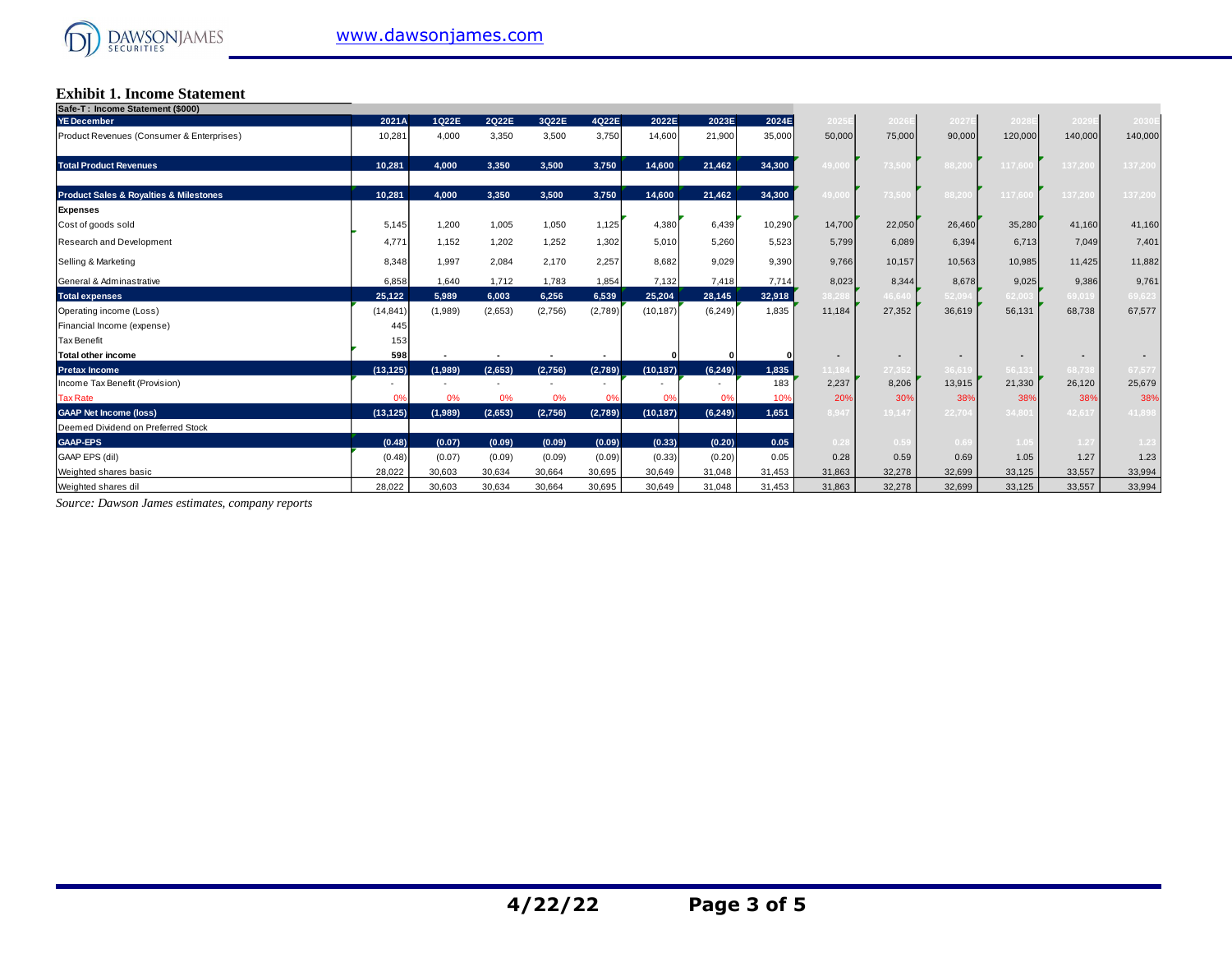

### **Important Disclosures:**



Price target and rating changes over the past three years: Initiated – Buy – January 31, 2022 – Price Target  $$6.0$ Update Report – February 17, 2022 – Price Target \$6.0 Update Report – March 29, 2022 – Price Target \$6.0 Update Report – April 22, 2022 – Price Target \$6.0

Dawson James Securities, Inc. (the "Firm") is a member of the Financial Industry Regulatory Authority ("FINRA") and the Securities Investor Protection Corporation ("SIPC").

The Firm does not make a market in the securities of the subject company(s). The Firm has not engaged in investment banking relationships with the subject company in the prior twelve months as a manager or co-manager of a public offering and has not received compensation resulting from those relationships. The Firm may seek compensation for investment banking services in the future from the subject company(s). The Firm has received any other compensation from the subject company(s) in the last 12 months for services unrelated to managing or co-managing a public offering.

Neither the research analyst(s) whose name appears on this report nor any member of his (their) household is an officer, director, or advisory board member of these companies. The Firm and/or its directors and employees may own securities of the company(s) in this report and may increase or decrease holdings in the future. As of April 7, 2022 the Firm as a whole did not beneficially own 1% or more of any class of common equity securities of the subject company(s) of this report. The Firm, its officers, directors, analysts, or employees may affect transactions in and have long or short positions in the securities (or options or warrants related to those securities) of the company(s) subject to this report. The Firm may affect transactions as principal or agent in those securities.

Analysts receive no direct compensation in connection with the Firm's investment banking business. All Firm employees, including the analyst(s) responsible for preparing this report, may be eligible to receive non-product or service-specific monetary bonus compensation that is based upon various factors, including total revenues of the Firm and its affiliates as well as a portion of the proceeds from a broad pool of investment vehicles consisting of components of the compensation generated by investment banking activities, including but not limited to shares of stock and/or warrants, which may or may not include the securities referenced in this report.

Although the statements in this report have been obtained from and are based upon recognized statistical services, issuer reports or communications, or other sources that the Firm believes to be reliable, we cannot guarantee their accuracy. All opinions and estimates included in this report constitute the analyst's judgment as of the date of this report and are subject to change without notice.

**Information about valuation methods and risks can be found in the "Valuation" and "Risk Analysis" sections of this report.**